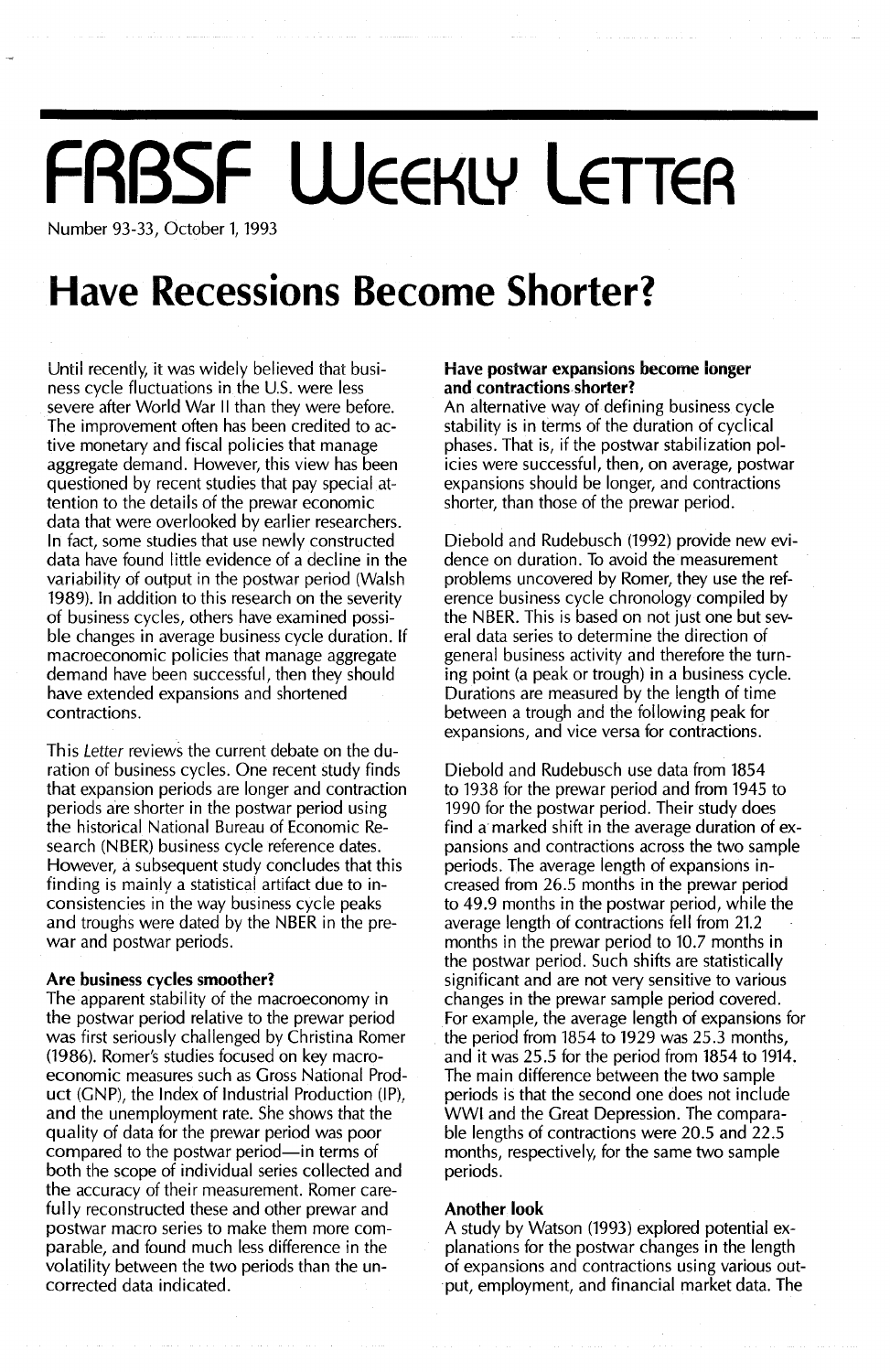# **FRBSF**

basic strategy was to examine individual series to see if they exhibit the same kind of duration characteristics as the NBER business cycle chronology. He considered three possible explanations for the change in the duration of NBER defined cycles. First, shocks to the economy may have been smaller in the postwar period. Second, the composition of output may have shifted from sectors that are cyclical (manufacturing, for example) to those that are less cyclical (such as services). Third, the apparent stabilization may be due to the way prewar and postwar business cycle dates were chosen by the NBER.

To investigate whether shocks have been smaller in the postwar period, Watson calculated average cyclical durations for a large number of individual data series that were measured consistently over the two sample periods. Examining individual series eliminates the chance of a possible bias in aggregate data due to the difference in the number of the components included in the aggregation in each sample period. Watson's results did not support the notion that shocks have been smaller in the postwar period. For example, in the construction sector, he analyzed the prewar Building Plans series for 1868-1929 and the postwar Building Permits for 1947-1990, and calculated their average durations for the two sample periods. Peaks and troughs in each series were determined by a procedure that closely imitates the NBER dating method. For the construction index, the resulting average durations of the prewar expansions and contractions were 19.1 and 16.6, respectively, whereas for the postwar period they were 18 and 19.8 months, respectively. The results were similar for the other series examined.

Watson did find evidence of a shift in the composition of employment from the prewar to the postwar period. The share of manufacturing employment in the U.S. economy fell from 34.7 percent in 1948 to 17.3 percent in 1990, whereas the share of service employment rose from 11.5 per**cent to 25.6 percent in the same period.**

Despite the evidence of a shift, its implications for cyclical duration are not so clear, since the manufacturing sector was far less cyclical during the prewar than the postwar period. Manufacturing employment grew at an average rate of 2.4 percent for the prewar period and 0.4 percent for the postwar period. The NBER chronology identifies a downturn period when there has been a decline in the *level* of a series. According to this

convention, a series with lower average growth will appear to be more cyclical. In this sense, the manufacturing sector has become more cyclical in the postwar period due to its slower average growth. This factor tends to offset the effect of the manufacturing sector's decline as a share of overall employment in the postwar period.

After running statistical experiments that control for the differences in the average growth pattern, Watson found that the resulting data did not exhibit any significant shift in the average duration of prewar and postwar expansions and contractions. Thus, the possibility that an increase in the proportion of less cyclical sectors in the postwar period has caused the shift in average duration is not supported.

This leaves the third explanation, namely, that NBER researchers chose the prewar reference dates in a way that is notably different from the postwar method of reference date selection. This difference could have arisen for two reasons. First, the prewar data may have been processed differently from the postwar data in determining the NBER chronology. For example, certain statistical properties of the data are sensitive to whether a trend in the data is removed or not. It turns out that prewar NBER researchers used detrended data in determining the reference dates, while postwar researchers did not. This change in procedure accounts for some of the difference in the cyclical durations.

**Second, prewar NBER researchers relied on sec**toral data, which were more cyclically volatile than the aggregate economy. To test this explanation, Watson repeated the NBER business cycle dating for the postwar period using only the same (or closely matched) series that were used by the prewar NBER researchers. Measured in this way, the postwar average durations of contractions and expansions turned out to be 15.6 and 28.9 months, respectively—not significantly different from the 20.5 and 25.3 months of the **NBER** prewar average contraction and expansion durations. However, they are substantially different from 10.7 and 49.9 months of the postwar contraction and expansion durations of the official NBER reference business cycle dates based upon the current procedure.

#### **Conclusion**

It once was widely believed that policies to manage aggregate demand had reduced the volatility of business cycles in the postwar period. Now,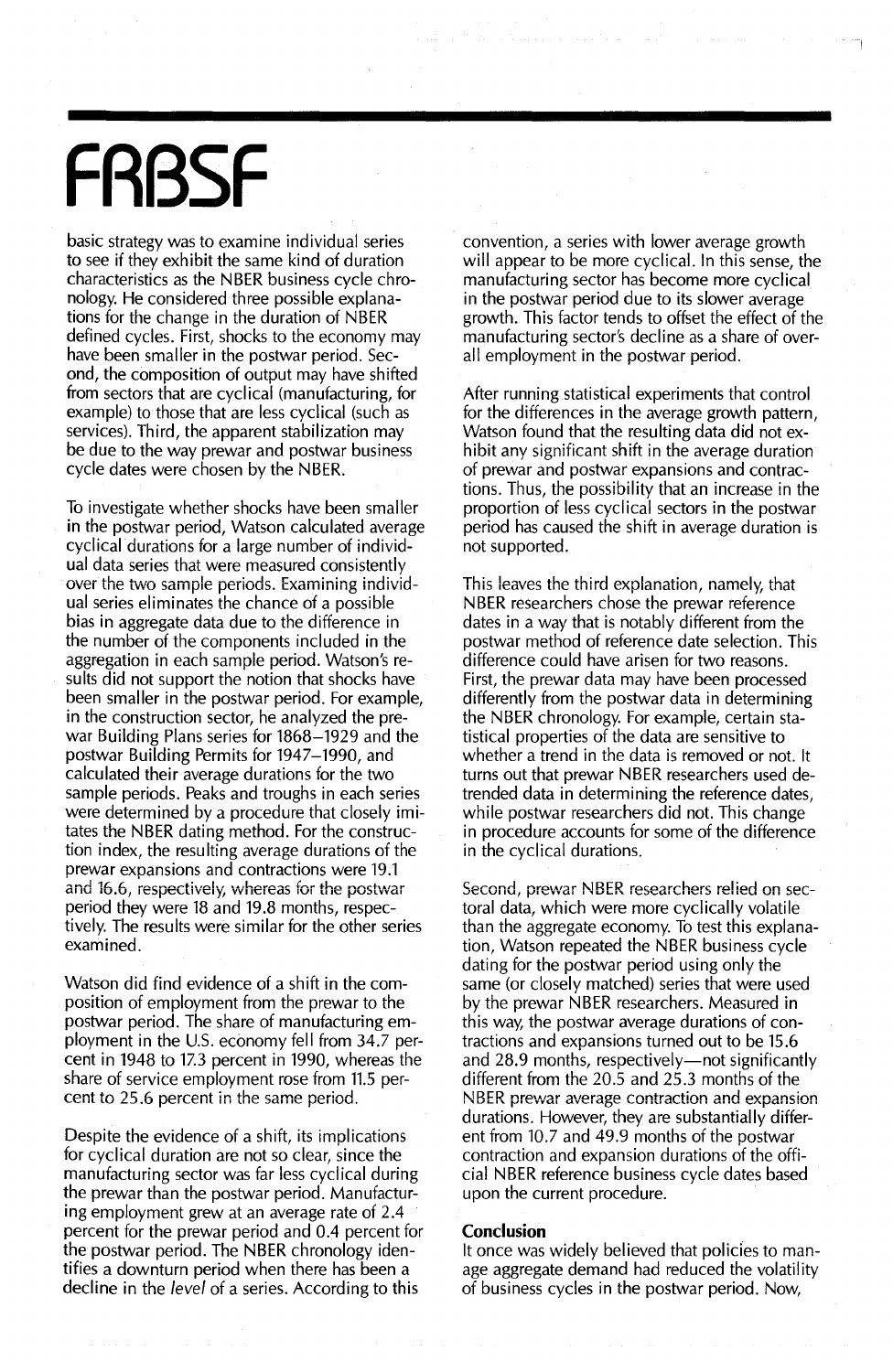however, this belief is being questioned, since new evidence finds little difference in the volatility of the prewar and postwar economy.

These findings open another debate about the nature of business cycles and about why aggregate demand policies have not been effective in moderating them. According to one view, these demand management policies were *potentially* effective, but they were not successfully implemented. According to another view, known as "real business cycle theory," demand policies could not have altered the nature of business cycles, because cycles are not so much the result of demand shocks, but the result of supply shocks, such as technological progress, relative changes in input factor prices such as oil. So, while the question of the relative volatility of prewar and postwar business cycles seems to be moving toward a resolution, the question of the nature of business cycles and the appropriate policies to moderate them remains to be explored.

> Chan Huh Economist

#### References

- Diebold, Francis X., and Glenn D. Rudebusch. 1992. "Have Postwar Economic Fluctuations Been Stabilized?" American Economic Review 82, pp. 993-1005.
- Romer, Christina. 1986. "Is the Stabilization of the Postwar Economy a Figment of the Data?" American Economic Review 76, pp. 314-334.
- Walsh, Carl. 1989. "Postwar Stability: Fact of Fiction?" Federal Reserve Bank of San Francisco Weekly Letter (October 13).
- Watson, Mark W. 1993. "Business Cycle Durations and Postwar Stabilization of the  $\dot{\cup}$ .S. Economy." American Economic Review (forthcoming).

### MONETARY POLICY OBJECTIVES FOR 1993

On July 20, Federal Reserve Board Chairman Alan Greenspan presented a mid-year report to the Congress on the Federal Reserve's monetary policy objectives for the remainder of 1993. The report reviews economic and financial developments in 1993 and presents the economic outlook heading into 1994. For single or multiple copies of the report, write to the Public Information Department, Federal Reserve Bank of San Francisco, P.O. Box 7702, San Francisco, CA 94120, phone (415) 974-2246 or fax (415) 974-3341.

Opinions expressed in this newsletter do not necessarily reflect the views of the management of the Federal Reserve Bank of San Francisco, or of the Board of Governors of the Federal Reserve System.

Editorial comments may be addressed to the editor or to the author.... Free copies of Federal Reserve publications can be obtained from the Public Information Department, Federal Reserve Bank of San Francisco, P.O. Box 7702, San Francisco 94120. Phone (415) 974-2246, Fax (415) 974-3341.